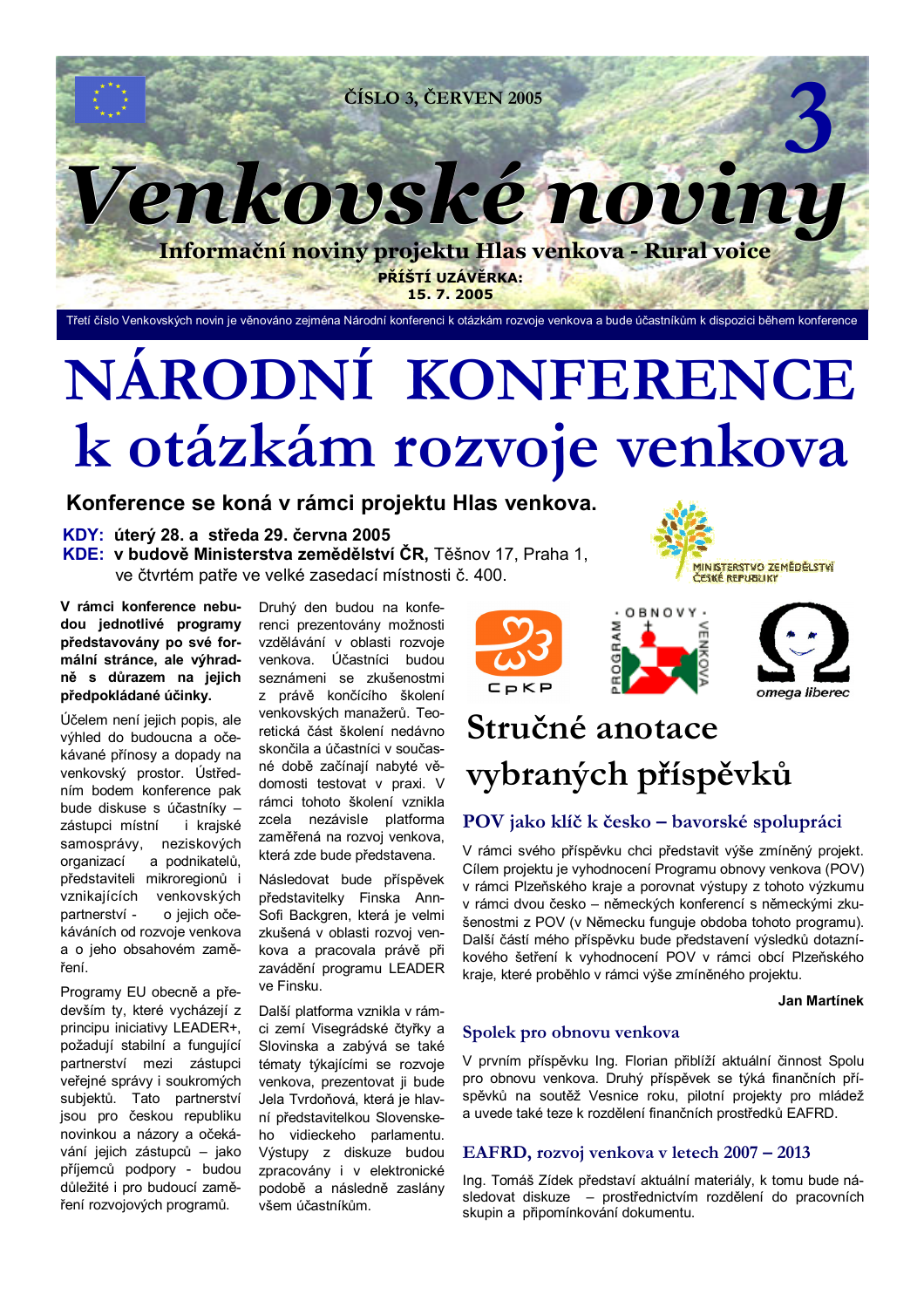## Program 28. června 2005

| 10.00 | Úvod                                                                                                                       | эш           |
|-------|----------------------------------------------------------------------------------------------------------------------------|--------------|
| 10.05 | Představení závěrů z minulých konferencí, disku-<br>ze k jejich naplňování                                                 | a čá<br>Přís |
|       | Roman Haken, Oldřich Čepelka                                                                                               | prog         |
| 10.35 | Příspěvek Spolku pro obnovu venkova                                                                                        | zem          |
|       | Ing.arch. Jan Florian                                                                                                      | v El         |
| 10.50 | Stávající problémy rozvoje venkova                                                                                         | obdo         |
|       | Moderují: Ing. Jan Fiala, Ing. Markéta Pošíková,                                                                           | schy         |
|       | PhDr. Petr Sušanka, PhDr. Oldřich Čepelka                                                                                  | 2013         |
| 12.30 | Oběd                                                                                                                       | Info         |
| 13.30 | POV - zkušenosti z Plzeňského kraje                                                                                        |              |
|       | Tomáš Svoboda (CpKP)                                                                                                       | V př         |
| 13.45 | Představení veřejných zdrojů pro obnovu a rozvoj                                                                           | výsl         |
|       | venkova s důrazem na jejich očekávané dopady                                                                               | níků         |
|       | zejména LEADER ČR / Ing. Hošek<br>$\Rightarrow$                                                                            | ce v<br>mač  |
|       | LEADER + / Ing. Mrhalová<br>$\Rightarrow$<br>MAS a realizace jejich strategií, podoopatření<br>2.1.4, svojování schopností | Mi           |
|       | Programy MMR / Ing.arch. Jan Florian<br>$\Rightarrow$                                                                      | ne           |
| 14.45 |                                                                                                                            | Čerp         |
|       | Příspěvek MŽP k rozvoji venkova                                                                                            | ních         |
|       | Ing. Zdena Zemanová                                                                                                        | vidla        |
| 15.00 | EAFRD, rozvoj venkova v letech 2007 - 2013                                                                                 | dlo          |
|       | Ing. Tomáš Zídek - představení aktuálních materiálů,                                                                       | nost         |
|       | k tomu bude následovat diskuze – prostřednictvím                                                                           | do           |
|       | rozdělení do pracovních skupin, připomínkování do-<br>kumentu                                                              | roce         |
|       |                                                                                                                            | pro          |
| 16.00 | Diskuze k očekávaným dopadům rozvojových                                                                                   | V př         |

programů ve venkovském prostoru 17.00 7ávěr

# Program 29. června 2005

| 10.00 | Úvod                                                                                          |
|-------|-----------------------------------------------------------------------------------------------|
| 10.15 | Indikátory udržitelného rozvoje - proč a jak                                                  |
|       | Josef Novák, Ústav pro ekopolitiku                                                            |
| 11.15 | Představení projektu Hlas venkova, školení ven-<br>kovských manažerů<br>PhDr. Oldřich Čepelka |
| 11.35 | Prezentace platformy zaměřené na rozvoj<br>venkova                                            |
|       | Ing. Jan Fiala                                                                                |
| 12.00 | Příspěvek představitelky Finska k rozvoji venkova<br>v FU<br>Ann-Sofi Backgren                |
| 12.30 | Oběd                                                                                          |
| 13.30 | Prezentace platformy zaměřené na rozvoj venko-<br>va v rámci V4 a představení PREPARE         |
| 13.50 | Jela Tvrdoňová (VIPA)<br>Prezentace – národní web zaměřený na otázky<br><b>LEADERu</b>        |
|       | PhDr. Petr Sušanka, PhDr. Oldřich Čepelka                                                     |
| 14.30 | Diskuze k budoucnosti venkova                                                                 |
| 17.00 | <i>Závěr</i>                                                                                  |

## Stručné anotace vybraných příspěvků

## nutí příspěvku k LEADER ČR ástečně i LEADER+

pěvek se bude týkat čtyř základních bodů: současný stav jramu LEADER v EU, jeho vazba na EAFRD (Evropský ědělský fond pro rozvoj venkova), observatoř LEADER U a LEADER + ve vztahu k novému programovacímu obí. V současné době probíhají dokončovací práce na válení nového programovacího období pro léta 2007-3, odkud účastníci získají aktuální informace. Ing. Hošek

### ormace o projektu Hlas venkova

físpěvku bude představen projekt, jeho cíle a dosažené edky. Zároveň bude představena síť PREPARE a účastm poskytnuty informace o konání mezinárodní konferen-Bulharsku a aktuální informace o setkávání MAS, inforiním centru a webových stránkách. Jana Podepřelová

# inisterstvo chce předejít hrozbě vyčerpání prostředků z fondů EU

pání financí ze Strukturál- Rámce podpory Společenství nebyl z každého strukturální- realizace operačních prograho fondu pro každý program mů strukturálních fondů. Závčas vyčerpán, zruší Evrop- kladem pro toto sledování a ská komise svůj závazek k kontrolu bude harmonogram financování tohoto programu. realizace a čerpání pro jed-Této hrozbě chce Minister- notlivá opatření, který připraví stvo pro místní rozvoj (MMR) MMR jako řídicí orgán Rámpředejít. Na základě usnese- ce podpory Společenství. ní Monitorovacího výboru

fondů má svá jasná pra- připravilo strategický materiál a. K těm patří i tzv. pravi- vztahující se na programy N+2. Tzn., že platí nut- Cíle 1 strukturálních fondů vyčerpání prostředků EU v ČR. Dokument navrhuje konce druhého roku po postup pro sledování dalšího , ve kterém byly peníze čerpání alokace pro rok 2004 daný program vyčleněny. v období červenec 2005 fípadě, že by roční příděl září 2006 a kontrolu průběhu

# Zjišťují, o jaké dotace je zájem...

Ministerstvo pro místní rozvoj zahájilo průzkum zájmu o dotační tituly, které spravuje. "V těchto dnech oslovujeme osobním dopisem všechny starosty obcí, abychom zjistili, o jaké dotační tituly a v jaké finanční výši budou mít zájem v roce 2006. Na základě získaných údajů budeme sestavovat finanční rozpočet. Prostředky budou přerozděleny tak, aby na využívanější dotační tituly bylo více peněz než u podpor méně využívaných," komentoval aktivitu ministr Radko Martínek. Průzkum se však netýká jen starostů, nýbrž všech zájemců o dotace v gesci ministerstva. Dotazník lze získat, včetně seznamu všech dotací, na internetu www.mmr.cz v sekci Dotace. Zde je k dispozici i publikace "Přehled programů rozvoje v působnosti Ministerstva pro místní rozvoj". "Jedině na základě reakcí zájemců o podporu bude možné upravit dotační rozpočet tak, aby co nejlépe odpovídal požadavkům praxe. V případě, že uvažujete o jednom nebo o několika z nabízených programů, vyplňte, prosím, přiloženou tabulku a zašlete ji k nám na ministerstvo nejpozději do 8. července, " vyzval ministr Martínek.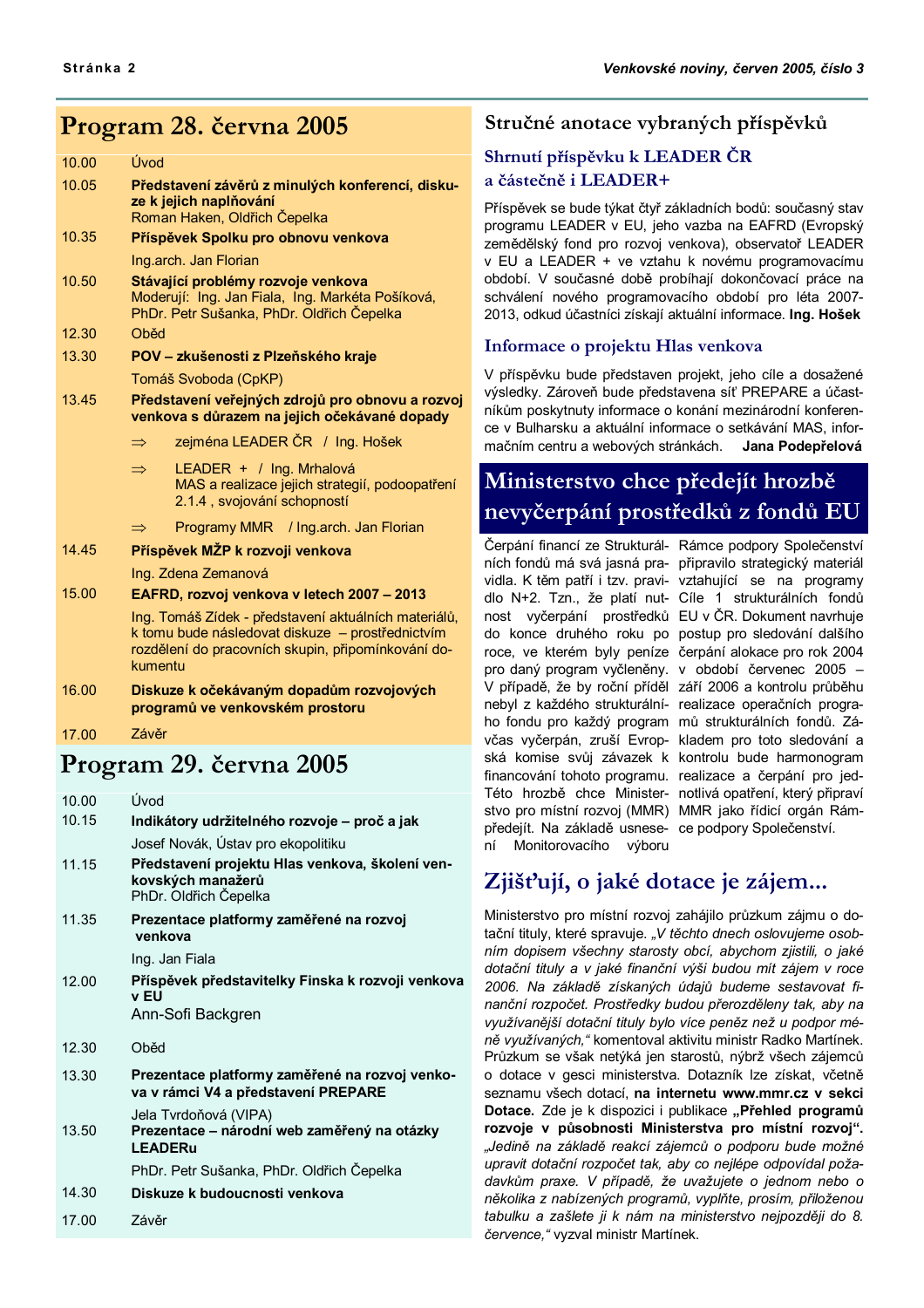# Monitorovací výbor Oper. programu Rozvoj venkova a multifunkční zemědělství rozbodl o rozšíření opatření

Monitorovací výbor Operačního programu Rozvoj venkova a multifunkční zemědělství, v jehož čele stojí zástupce Ministerstva zemědělství. rozhodl o rozšíření opatření 1.1. Investice do zemědělského majetku o nový investiční záměr, který bude zarekonstrukce hrnovat a výstavbu skladovacích obilovinv kapacit pro a olejniny a technologie posklizňové úpravy obilovin a skladování obilovin a olejnin.

Pro rok 2006 bude dále pozastaven investiční záměr Stroie pro zemědělskou výrobu a finanční zdroje budou použity pro nový investiční záměr Skladování obilovin a oleinin.

Další pozitivní změnou je rozšíření seznamu přijatelných výdajů o náklady na výstavbu rybníků v rámci opatření Rybářství.

Tyto úpravy budou zapracovány do Pravidel pro žadatele, která budou platit od dalšího kola příjmu žádostí. Popsané změny musí nicméně nejdříve schválit Evropská komise. Tomu budou předcházet technické konzultace. jejichž ukončení předpokládáme přibližně v říjnu 2005.

Informujeme žadatele, že k 16. červnu 2005 bylo proplaceno celkem 149 projektů z OP Zemědělství. Celková vyplacená částka je 202, 2 mil. Kč. Z toho prostředky EU činí 127,3 mil. Kč. Proplácení probíhá dle harmonogramu a na základě žádostí o proplacení předkládaných jednotlivými žadateli.

Poslední důležitou změnou je rozhodnutí. že všichni žadatelé. kteří předložili v roce 2005 projekty na pořízení zemědělské techniky, titul 1.1.1.e), a rekonstrukci ustajovacích kapacit, titul 1.1.1.a), v rámci opatření 1.1. Investice do zemědělského majetku obdrží podporu, pokud jejich projekty splní administrativní požadavky

a kritéria přijatelnosti, bez ohledu na bodovou hranici. Umožní to dostatek finančních prostředků v rámci uvedeného opatření, což dovolí uspokojit dlouhodobý převis poptávky u těchto investičních záměrů. Tato změna je v kompetenci ČR jako členské země Unie a není nutné schválení Evropské komise.

> **Martin Severa,** tiskový mluvčí MZe



# Informační a poradenská centra v jižních Čechách dostanou evropskou dotaci

Devět partnerských organizací a institucí z Jihočeského kraje uspělo se svým projektem "Vytvoření a rozvoj sítě environmentálních informačních a poradenských center v Jihočeském kraji" v grantovém řízení Ministerstva životního prostředí v rámci Operačního programu Rozvoi lidských zdrojů.

Ředitelka sdružení Rosa Zuzana Guthová a ředitel odboru vnějších vztahů Ministerstva životního prostředí Jakub Kašpar v Českých Budějovicích podepsali rozhodnutí o přidělení dotace ve výši 11,6 milionu Kč.

Prioritními cílovými skupinami projektu jsou neziskové organizace zapojené v síti, veřejná správa, regionální podnikatelé a veřejnost.

Výstupy projektu budou především nová informační  $\overline{a}$ poradenská střediska v Jihočeském kraji, osvětové a vzdělávací akce, výstavy,

informační materiály, časopis, či poradenství pro veřejnost i podnikatele.

současnosti poskytují  $V$ v Jihočeském kraji ekoporadenství v plném rozsahu pouze dvě malá centra. Projekt mimo jiné pamatuje také na obyvatele venkova, kteří v současné době mají jen omezený přístup ke zdrojům informací," říká Zuzana Guthová.

Po úspěšné realizaci projektu budou vyškolení poradci nabízet své služby ve všech okresech kraje. Síť bude také vydávat vlastní časopis, který bude distribuovat mimo jiné do všech knihoven v kraji i na jiná veřejně přístupná místa.

Jižní Čechy jsou regionem přímo předurčeným k rekreačním aktivitám, proto bude součástí aktivit sítě rovněž nabídka programů na podporu k přírodě šetrné turistiky.

"Projekt Rosy a jejích partne-

rů uspěl v ostré konkurenci 43 podaných žádostí jako jeden ze čtyř absolutně nejlepších," řekl na tiskové konferenci Jakub Kašpar. "Jeho velkou devizou je spolupráce neziskového sektoru, veřejné správy a akademické obce. Stejně tak je unikátním přístupem plánovaný společný fundraising, který zajistí pokračování projektu po skončení podpory z Evropského sociálního fondu za dva roky," vysvětluje přednosti úspěšného projektu Kašpar.

Druhé kolo grantového schématu vypíše Ministerstvo životního prostředí poslední červnový týden. Zájemci budou mít poté tři měsíce na předložení svých žádostí. "Konkurence je značná a zájem obrovský. Je to velmi ostrý souboj kvality a uspějí jen ti opravdu nejlepší," doplňuje Jakub Kašpar.

### Doplňuiící informace:

Partnery projektu jsou ne-

státní neziskové organizace Rosa, Calla (obě z Českých Budějovic), Ekologický právní servis (Tábor), ZO ČSOP Šípek (Český Krumlov), Dřípatka (Prachatice), INKANO - Občanská poradna (Písek), Český nadační fond pro vydru (Třeboň), Jihočeský kraj a Fakulta managementu VŠE (Jindřichův Hradec).

Grantové schéma "Síť environmentálních informačních a poradenských center" vyhlásilo Ministerstvo životního prostředí v rámci opatření 4.2 Operačního programu Rozvoj lidských zdrojů. V rámci Evropského sociálního fondu (ESF) se přidělují pouze neinvestiční prostředky. Přidělená dotace je hrazena ze 75 % z prostředků ESF a z 25 % z prostředků státního rozpočtu (MŽP).

Kontakt na mluvčí projektu:

Zdenka Jelenová, 607 777 993, jeleni@mybox.cz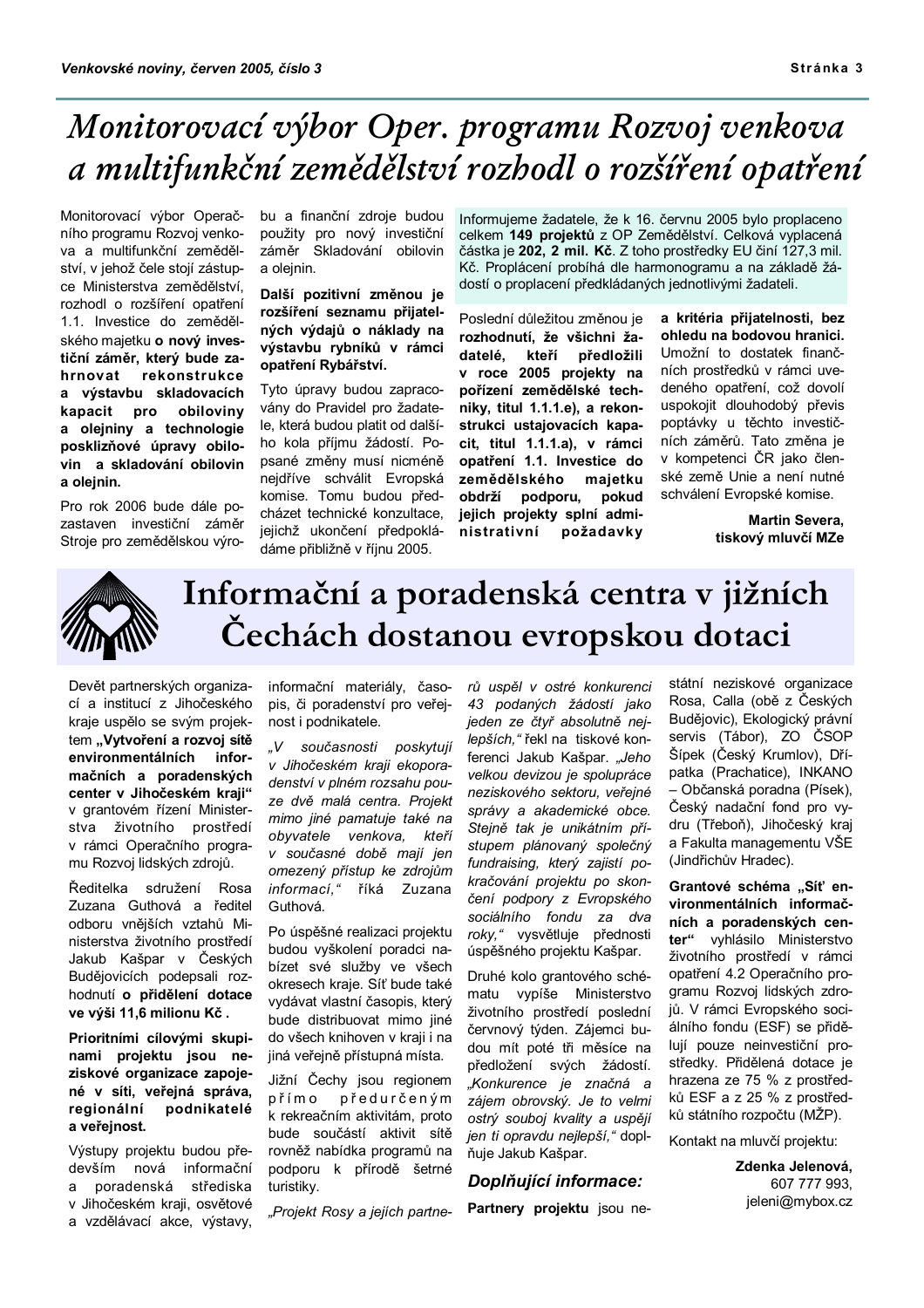# Grantový program pro rozvoj environmentálního vzdělávání vstupuje do druhého kola

Ve středu 25. června vyhlásilo Ministerstvo životního prostředí další kolo grantového programu, ve kterém je možné získat prostředky z Evropského sociálního fondu a státního rozpočtu na posílení a rozšíření sítě poradenských a informačních center v regionech České republiky.

V rámci Operačního programu Rozvoj lidských zdrojů je to iiž druhá příležitost pro kraje, obce a nevládní organizace získat dotaci v celkové výši až 20 milionů korun. Díky těmto prostředkům mají vznikat nová pracovní místa či vzdělávací programy v oblasti životního prostředí. Žádosti je možné podávat až do 5. září 2005.

Jednou z podmínek úspěšného hodnocení projektu je prokazatelné partnerství mezi neziskovým sektorem, veřejnou správou, ale i dalšími subjekty. "Sledujeme tím prohloubení a zefektivnění spolupráce v regionech a nastartování činností, které po skončení dvouletého projektu budou pokračovat s podporou nejen místní a krajské správy, ale také široké veřejnosti," říká Ivona Kristiánová, členka týmu, který tento grantový program na MŽP připravuje.

"Zájem žadatelů v prvním kole desetinásobně převyšoval limit prostředků, které jsme měli k dispozici," říká ředitel odboru vnějších vztahů MŽP Jakub Kašpar. "V



# Koncepce zemědělské politiky a rozvoje venkova Olomouckého kraje Veřejné projednání

V úterý 28.června 2005 od 10.00 hod. v budově Olomouckého kraje - kongresovém sále (1. poschodí, Jeremenkova 40a, Olomouc.) bude firmou Ekotoxa Opava s.r.o. prezentována pracovní verze návrhu "Koncepční části dokumentace Koncepce zemědělské politiky a rozvoje venkova Olomouckého kraje" současně bude projednáván další postup tvorby koncepce a jejího posouzení dle zákona č. 100/2001 Sb., o posuzování vlivů na životní prostředí a o změně některých souvisejících zákonů (zákon o posuzování vlivů na životní prostředí), ve znění zákona č. 93/2004 Sb.

Program jednání:

1. Zahájení - Ing. Losert, Ing. Harnová 2. Návrh koncepční části dokumentu - firma Ekotoxa

Opava s.r.o. 3. posouzení SEA a natura - RNDr. Skácel CSc., MŽP ČR Praha

4. Diskuse - připomínky

Návrhový dokument je umístěn na webových stránkách Olomouckého kraje v sekci regionální rozvoj obnova venkova. Jedná se o veřejný dokument a máte také možnost zaslat své připomínky na E-mailovou adresu m.harnova@krolomoucky.cz. Připomínkování bude uzavřeno ke dni 30.6.2005.

druhém kole budeme rozdělovat třikrát víc peněz - zhruba 150 milionů korun. Očekávám ale, že konkurence bude přineimenším steině ostrá." dodal.

### Doplňuiící informace:

Grantové schéma "Síť environmentálních informačních a poradenských center" vyhlásilo MŽP v rámci opatření 4.2 Operačního programu Rozvoj lidských zdrojů. V rámci Evropského sociálního fondu se přidělují pouze neinvestiční prostředky.

Kompletní znění 2. kola Výzvy naleznete na webových stránkách MŽP http://www.env.cz v rubrice Zahraniční vztahy-EU/Evropské fondy/Operační program Rozvoj lidských zdrojů.

#### Internetové odkazy:

http://www.env.cz/AIS/web.n sf/pages/op lidske zdroje http://www.esfcr.cz

# STŘEDISKA UDRŽITELNÉHO ROZVOJE V LIBERECKÉM KRAJI ve středu podepíší rozbodnutí...

Ministerstvo životního prostředí a Společnost pro Jizerské hory. o.p.s. (koordinátor projektu) podepíší ve středu 29. června rozhodnutí o přidělení dotace na projekt "Střediska udržitelného rozvoje venkova v Libereckém kraji".

V rámci projektu vznikne 13 nových pracovních míst na 7 pracovištích v Liberci a všech partnerských obcích. Poradenská centra budou k dispozici všem zájemcům o pomoc v oblasti péče o krajinu, ekozemědělství, místní a regionální produkce a zapojování veřejnosti do plánování místního rozvoje a procesu mzhodování

Projekt bude podpořen v rámci grantového schématu "Síť environmentálních informačních a poradenských center", který vyhlásilo MŽP v rámci opatření 4.2 Operačního programu Rozvoj lidských zdrojů z Evropského sociálního fondu. V rámci Evropského sociál. fondu se přidělují pouze neinvestiční prostředky.

## Na Olomoucku schválili dotace pro obce mající problémy se zásobováním vodou

Olomoucký kraj poskytne šesti obcím účelové dotace v celkové výši přes 4,5 miliónu korun na řešení mimořádných situací v zásobování pitnou vodou. Na svém zasedání 24. června o tom rozhodli členové krajského zastupitelstva. "Peníze budou vyčleněny z rozpočtu odboru životního prostředí a zemědělství," uvedla náměstkyně hejtmana Jitka Chalánková.

Obec Partutovice získá takřka 1,5 miliónu korun na rekonstrukci úpravny vody včetně výměny technologie, obec Jakubovice 560 tisíc korun na rekonstrukci 900 metrů obecního vodovodu. Olomoucký kraj podpoří dotací 400 tisíc korun Písařov, který díky tomu připojí nový zdroj pitné vody a postaví vodojem. Bohdíkov získá 376 tisíc korun na výměnu nefunkčních armatur. Branná 924 tisíc korun na vodovod v délce 448 metrů a Jedlí 880 tisíc na rekonstrukci čerpací stanice včetně výměny technologie.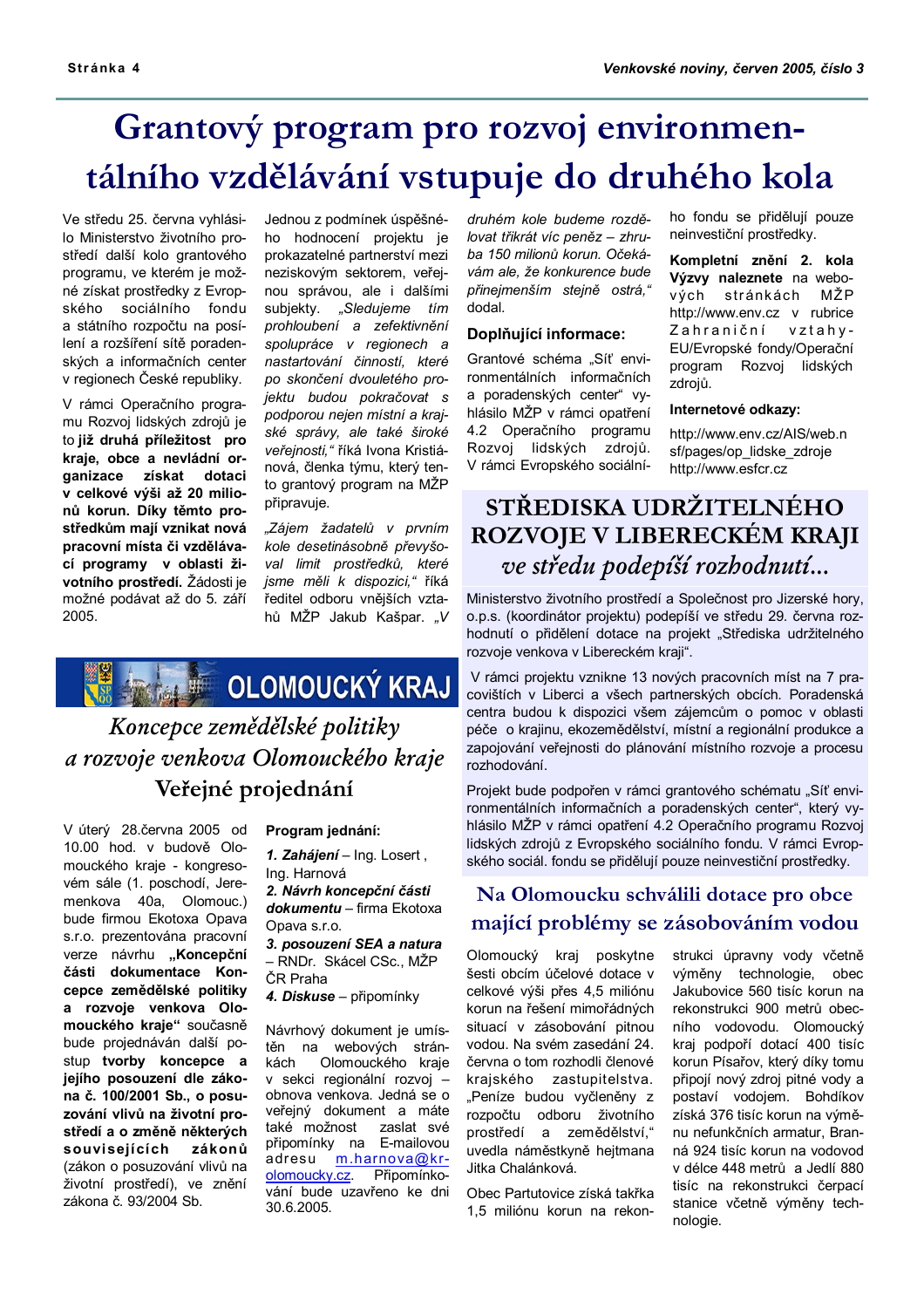# V Těšeticích se konal workshop k rozvoji venkova

Centrum pro komunitní práci ve spolupráci s občanským sdružením Omega Liberec pořádalo dne 23.června 2005 workshop zaměřený na rozvoj venkova. Místem konání byla obec Těšetice u Olomouce, která patří do úspěšného regionu Haná. Tento region má velké množství zkušeností z oblasti rozvoje venkova, je jedním z mála, kterému se podařilo získat finanční podporu neien v programu LEADER ČR. ale také LEADER+.

Náplní tohoto workshopu byla na úvod prezentace regionu Haná. Účastníci měli možnost vidět jak probíhaly jednotlivé fáze programů. Po skončení následovala diskuze, která byla doplňována informacemi PhDr. Čepelky, který region Haná k těmto úspěchům vedl.

Poté J. Zahradníček doplnil aktuální informace z průběhu programu LEADER+ v České republice.

Nejvýznamnějším hostem tohoto workshopu byla paní Maura Walsh, která je významnou osobností irského programu LEADER. Je ředitelkou I.R.D. Duhallow, což je v překladu "společnost veřejného prospěchu", jakási výkonná jednotka jejich místní

akční skupiny. Její prezentace byla velmi zajímavá a poučná. Byla navíc propojená vtipnými rčeními s obrázky, jako např. že dobrý manažer musí zvládat několik prací najednou a přitom se nezbláznit  $\overline{z}$ toho apod.

Dalším bodem potom

byly finanční zdroje pro venkovský region. PhDr. Oldřich Čenelka informoval o všech v současné době známých možných finančních možnostech, které lze využít pro rozvoj venkova

Na závěr informovala Ing.Harnová z Krajského úřadu v Olomouci o připravovaných aktivitách týkajících se rozvoje venkova v Olomouckém kraji. Zmínila se

především o SROP 3.3 a o Koncepci zemědělské politiky a rozvoie venkova.

Akce byla podporována ze zdrojů Evropské unie a Nizozemského velvyslanectví prostřednictvím programu MATRA.

> Ing. Jana Podepřelová, CpKP střední Morava





# Výsledky 1. kola Globálních grantů byly vyhlášeny

Nadace rozvoje občanské společnosti (NROS) vyhlásila dne 14. června výsledky 1. kola Globálních grantů financovaných z Evropského sociálního fondu (ESF) a státního rozpočtu ČR v rámci Operačního programu Rozvoj lidských zdrojů a Jednotného programového dokumentu pro Cíl 3. Výsledky a seznamy všech 132 podpořených projektů jsou dostupné na internetové adrese www.nros.cz (sekce programy - Globální granty). Mezi úspěšné žadatele bude rozděleno 77 milionů korun.

Celkem bylo v sedmi regionech soudržnosti NUTS II podáno 250 projektů nestátních neziskových organizací, které se ucházely o finanční podporu z ESF na posílení jejich kapacit jako poskytovatelů sociálních služeb. Souhrnná hodnota podaných projektů (150.6 milionů korun) 2,35 krát přesahovala rozdělovanou částku.

V Praze bylo celkem předloženo k posouzení 55 projektů, z nichž bude 27 finančně podpořeno. Celková požadovaná částka vynesla 33 milionů korun, zatímco vybraným projektům bude vyplaceno 15,9 miliónů korun.

Marek Gajdoš, vedoucí oddělení Globálních grantů v NROS, nicméně ujistil všechny potenciální zájemce o Globální grant: "Další možnost získat podporu z tohoto fondu EU bude na podzim, kdy se naše nadace chystá vyhlásit 2. kolo výzev k předkládání projektů a o získání finanční podpory se mohou ucházet i neúspěšní žadatelé z kola prvního".

1. kolo Globálních grantů bylo vyhlášeno 10. ledna 2005 s uzávěrkou 18. března 2005. Přijaté projekty vždy posuzovali nezávisle na sobě dva hodnotitelé, v případě výrazného rozptylu jejich hodnocení byl přizván ještě třetí hodnotitel. Projekty byly následně seřazeny podle hodnocení do žebříčků za regiony soudržnosti NUTS II. kdy doporučení k finanční podpoře získaly nejvýše umístěné projekty. O této podpoře rozhodovalo na úrovni regionů osm hodnotících komisí, které byly složeny ze zástupců krajů, akademické obce, neziskových organizací a nezávislých odborníků. O konečné podobě seznamu všech podpořených projektů následně rozhodla výběrová komise NROS.

### Co to jsou Globální granty?:

#### Jsou celkem dva:

1) Pro Prahu (financovaný v rámci Jednotného programovéh dokumentu pro Cíl 3 regionu NUTS II hl.m. Praha - Opatření 2.3 Posílení kapacity poskytovatelů sociálních služeb);

2) Pro zbylých 13 krajů ČR (v rámci Operačního programu Rozvoj lidských zdrojů - Opatření 2.3 Posílení kapacity poskytovatelů sociálních služeb).

Jsou financovány z Evropského sociálního fondu Evropské unie a státního rozpočtu ČR.

Podporují posilování a budování kapacit neziskových organizací, které poskytují sociální služby sociálně znevýhodněným skupinám. Podpořené projekty mohou trvat maximálně 24 měsíců.

Poskytují 100% financování, tj. není nutné vlastní spolufinancování. Více informací o výsledcích 1. kola globálních grantů podá:



David Stulík. david.stulik@nros.cz, Tel: 233-356-173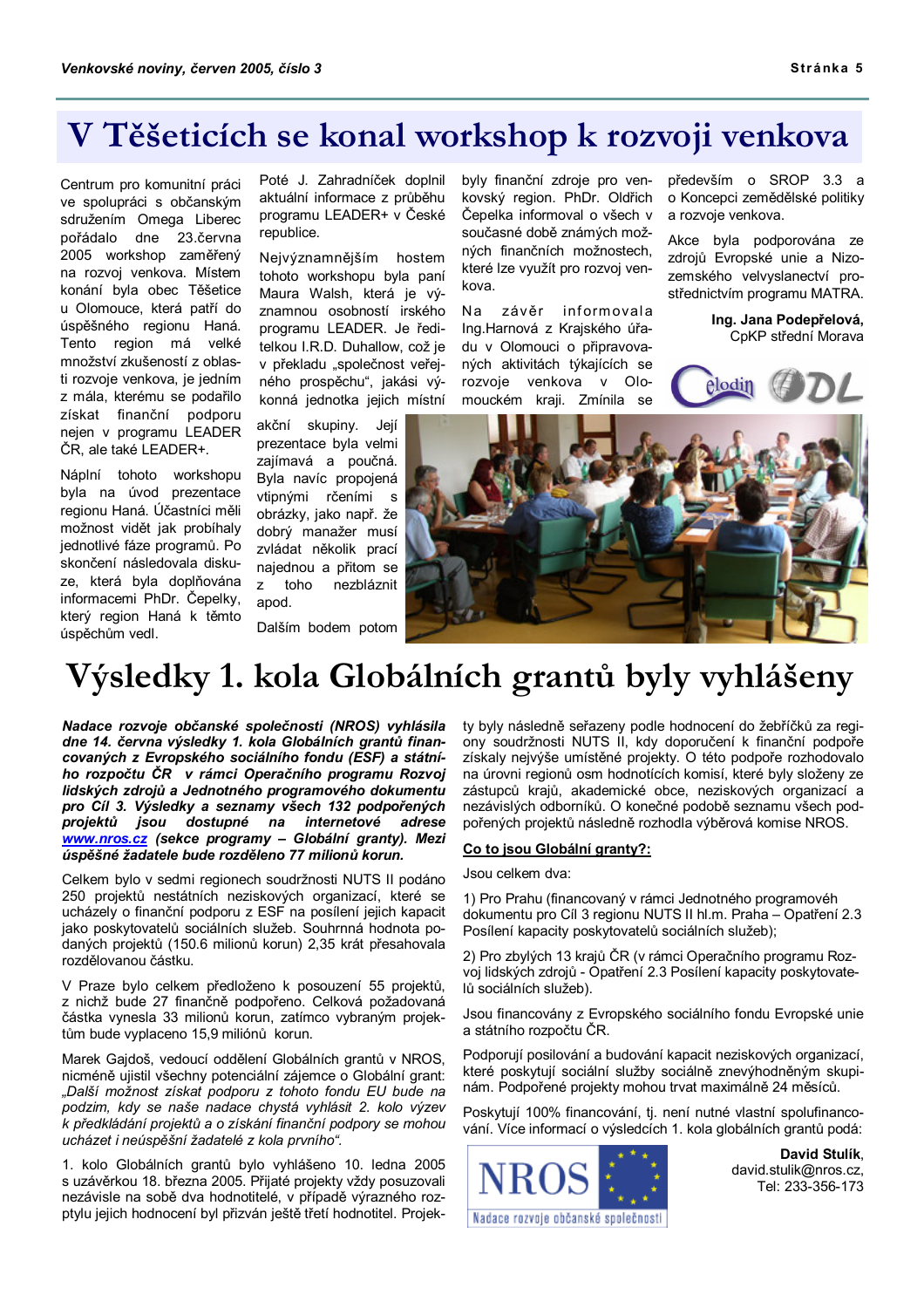# Studijní cesta zástupců českých a moravských měst a mikroregionů do Vlámska - Belgie 5. - 12. 6. 2005

Na začátku června letošního roku se uskutečnila studijní cesta zástupců českých měst a mikroregionů zapojených v iniciativě TIMUR do Belgie (Vlámska).

Studijní cesta proběhla v rámci Projektu Místní indikátory udržitelného rozvoje pro česká a moravská města podpořeného vlámskou vládou. Projekt je realizován iniciativou TIMUR na české straně a na vlámské straně organizacemi BBL a CDO. Program studiiní cesty byl rovnoměrně zaměřen na prezentace výsledků práce s udržitelným rozvojem především s ohledem na indikátory ECI (společné evropské indikátory) a projekty, které vycházejí z analýzy výsledků sledovaných indikátorů ve Vlámsku. Díky tomuto vyváženému poměru jsme mohli vidět řadu zajímavých projektů, které mohou být aplikovány i na naše české poměry.

První den studijní cesty jsme byli seznámeni s Projektem BBL Udržitelné Vlámsko na místní úrovni, který je zaměřen na monitoring udržitelnosti. Prezentace byla zaměřena na práci s indikátory udržitelného rozvoje ve městech Vlámska.

Druhý den dopoledne jsme

byli seznámeni s Projektem města Gent, které nás hostilo první dva dny, a jejich Monitoringem udržitelného rozvoje. Seznámení se s indikátory udržitelnosti vytvořené pro místní podmínky bylo velmi poučné a zajímavé.

V odpoledním bloku jsme pokračovali projížďkou na kolech po městě Gent spojenou s návštěvou případových projektů udržitelného rozvoje. Seznámili jsme se územním plánováním  $S$ v Gentu. plánováním dopra-VV. svstémem nakládání s odpadem, vodním hospodářstvím, systémem zapojování veřejností do rozhodovacích a plánovacích procesů, navštívili jsme projekty sociálního bydlení a nově budované kulturní centrum v bývalé industriální části Gentu (textilní průmysl zde byl dominantní).

Po krásné a poučné cyklistické vložce po udržitelném Gentu jsme pokračovali procházkou do Gentského ekologického centra, zřízeného a provozovaného společnými silami několika nevládních ekologických organizací, které je podporováno přímo městem. Součástí ekocentra je "Enviromental and Energy shop", poradenské centrum





případových projektů udržitelného rozvoje

zaměřené na šetrné nakládání s energií, konzultace při renovacích bytů či stavbu nových s ohledem na životní prostředí apod.

V dalším patře ekologického centra sídlí další organizace. která je zaměřena na Fair Trade, tj. zprostředkování a podporu obchodu s výrobky a produkty (prodává se zde víno, káva, banány, cukr) z třetích rozvojových zemí, jejichž zisk z prodeje v západních zemích putuje zpět formou rozvojových projektů do zemí původu. Po prezentacích naších hostitelů Steafaana Claevse z organizace GMF a Indra van Sandeho z MAW jsme byli pohoštěni v biorestauraci v přízemí ekologického centra, kdy jsme opravdu dostali vegetariánské jídlo z bio-potravin, které jsme zapili dobře vychlazeným biopivem.

Ve středu jsme zavítali na vlámský "venkov" do mikroregionu Leidal. V dopoledním bloku jsme navštívili mikroregionální centrum, které slouží jako servisní organizace ve smyslu přípravy společných mikroregionálních projektů a plánování rozvoje) celému mikroregionu Leidal. Seznámili jsme se zde s územním plánováním v mikroregionu Leidal a některými přeshraničními projekty v rámci Interregu.

Ve čtvrtek pak bylo naším hostitelem město Antverpy. Celý program se odehrával v EHA - středisku ekologické výchovy města Antverpy, kde nás ráno přivítal Erwin Patron radní města zodpovědný za životní prostředí. Následovala vzájemná prezentace zkušeností s problematikou udržitelného rozvoje a prací s indikátory v České republice (prezentoval se všichni účastníci studijní cesty) a Vlámsku (Prezentace vlámských dohod v oblasti ochrany životního prostředí a prezentace "vlámského barometru životního prostředí" a městského monitoru Antverp - prezentované Bartem Bosmansem a Janem Belem z města Antverpy).

Po jednotlivých prezentacích isme měli možnost se následně seznámit s demonstračním ekologickým domem v areálu EHA - Středisku ekologické výchovy města Antverpy. Poté následovala vzájemná diskuse účastníků s představiteli Antverp o udržitelném rozvoji měst a mikroregionů.

Pokračování na straně 7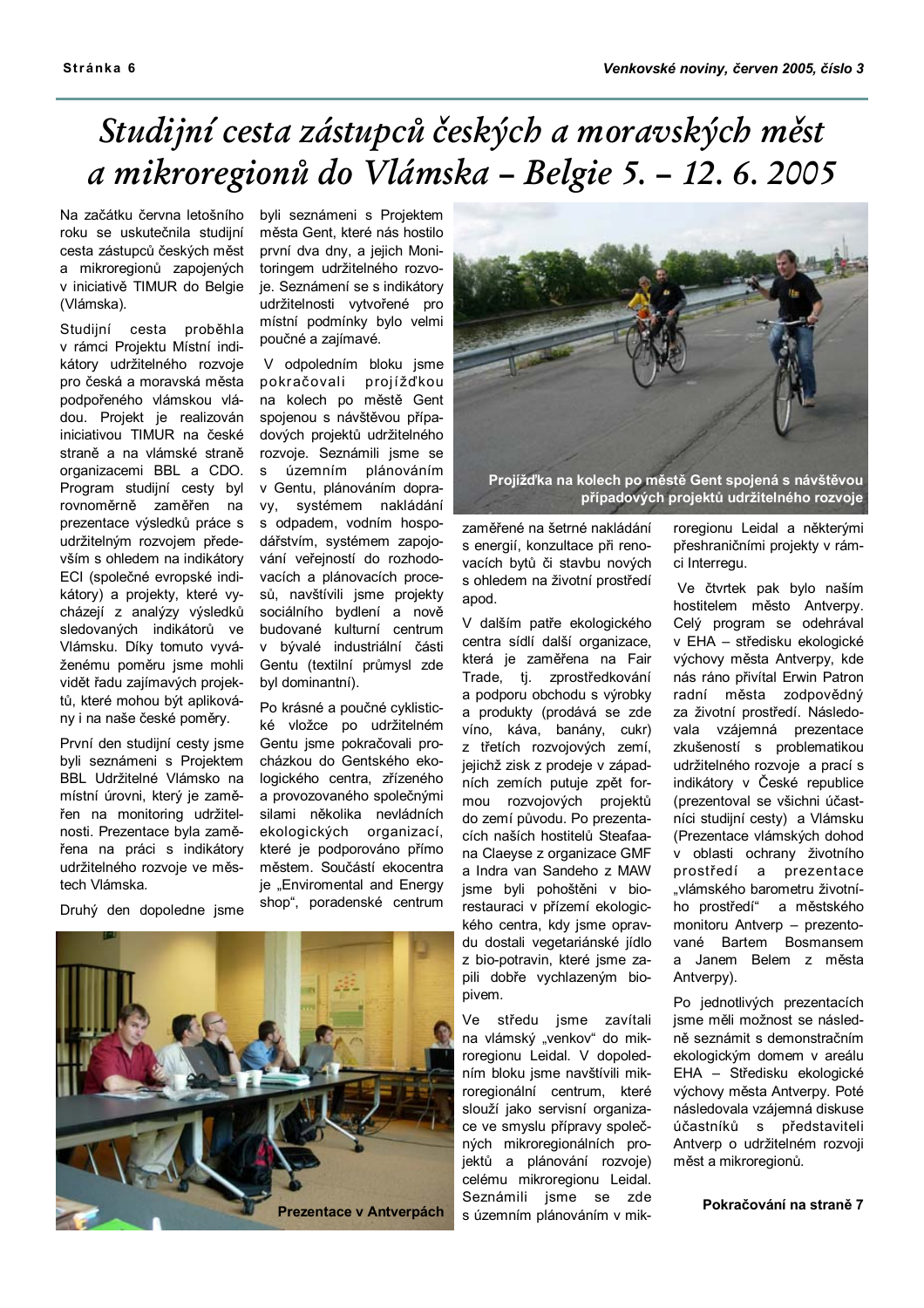# Mikroregiony v Zábřehu posuzovaly Koncepci zemědělské politiky a rozvoje venkova Olomoucka

V rámci prohloubení spolupráce mezi mikroregiony Olomouckého kraje se 20. června v Zábřehu uskutečnila pracovní schůzka zástupců mikroregionů Olomouckého kraje se členy krajské rady a zastupitelstva. Během ní dostali účastníci naposledy možnost zapojit se do diskuse k navrhované Koncepci zemědělské politiky a rozvoje venkova. Koncepce vzniká od listopadu loňského roku na Odboru strategického rozvoje OI. kraje.

"Je to evropský dokument k rozvoji venkova na nejbližších 6 let," řekl ke koncepci její tvůrce Ing. Pavel Stonawský. "Zaměřuje se na tři strategické cíle problematiku venkova, životní prostředí a konkurenceschopnost zemědělství. Snažíme se v ní pojmenovat problémy, které vás nejvíce trápí a dát je do souladu s připravovanými evropskými dokumenty," uvedl předtím, než přítomným předložil koncepční dokument, do kterého už byly zapracovány připomínky z minulého setkání. "Kraj musí být připraven na možnost získání peněz z Evropské unie, aby je mohl efektivně a smysluplně rozdělovat dále."

V současné době materiál prochází diskusí a do 30. června je k dispozici pro připomínkování také veřejnosti na www.kr-olomoucky.cz.". (Pozn. red.: o veřejném projednání koncepce informujeme na straně 4)

"Harmonogram tohoto dokumentu je postaven tak, aby na příštím společném jednání mikroregionů už mohl být předložen k diskusi akční plán s konkrétními kroky na následující jeden a tři roky," řekla ke koncepci Ing. Marcela Harnová z oddělení regionálního rozvoje KÚ OI. kraje, které setkání v Zábřehu iniciovalo. K organizaci dne pak řekla: "Mikroregion Zábřežsko se představil zajímavou prezentací své činnosti i činností jednotlivých obcí. Přizvání místního Svaz ekologických zemědělců PRO - BIO na tuto akci bylo velice šťastné a ukázalo, že s



podporou rozvoje venkova jsou na Zábřežsku na nejlepší cestě."

Součástí těchto jednání jsou také psychologické bloky, v jejichž rámci kraj starostům zprostředkovává přednášky na předem domluvená témata. Po prvním úspěšném tématu k ASERTIVITĚ přednášela tentokrát ke KONFI IKTůM MUDr. Pavla Zechová z místní Ordinace duševního zdraví. O psychologickém tématu dalšího setkání (v září v mikroregionu Kostelec na Hané) se rozhodne na základě vyhodnocení zájmu přítomných zá-V. Bartoňová stupců mikroregionů.

# Studijní cesta zástupců českých a moravských měst a mikroregionů do Vlámska - Belgie 5. - 12. 6. 2005

### Dokončení ze strany 6

V pátek jsme navštívili projekt větrných mlýnů a kontejnerový park v Eeklu. Projekt větrných mlýnů je založen na aktivním zapojení místních obyvatel, kteří participují na ekologicky šetrném způsobu získávání energie tím, že jsou jakýmisi "akcionáři", kteří si koupí část větrné elektrárny (min. 500



Euro). Kontejnerový park je pak střediskem na tříděný odpad. kde obvvatelé města a okolí mohou bezplatně vyvézt a roztřídit jakýkoliv odpad, který je následně ekologicky šetrně zpracován.

V odpoledních hodinách jsme pak navštívili některé konkrétní projekty zaměřené na ekoenergii, ekologicky šetrné nakládání s odpady a řešení bytové problematiky.

Následně isme zavítali do města Ronse, které leží na hranici Vlámska a Valonska (dvou jazykově odlišných regionech Belgie - Vlámsko vlámština, Valonsko - francouzština). V tomto městě isme navštívili sociální restauraci, projekt zaměřený na podporu nízkopříjmových skupin obyvatel města, kdy na základě výše platu host zaplatí útratu v restauraci. Následně

nás přivítal starosta města a představil nám své výsledkv s indikátory udržitelného rozvoje ve městě Ronse a jeho okolí, dále jsme se mohli seznámit se systémem veřejných sociálních rozpočtů - sociální ekonomie a vvužitím specifik regionálního rázu krajiny vlámských Arden (jedna z mála kopcovitých částí Belgie). Při procházce po městě jsme ještě navštívili komunitní centrum zřízené podporované městem,  $a$ v němž je vytvořen prostor pro komunitní plánování za účasti aktivních obyvatel města.

V sobotu jsme pak v rámci zakončování naší studijní návštěvy mohli navštívit město Bruggy, které je velmi krásné se spoustou kanálů a historických budov, kde jsme měli volný program pro

shopping a zábavu. Následoval krátký přesun k blízkosti města Ostende u belgického pobřeží a pak již návrat do České republiky.

Studijní cesty se zúčastnili za českou stranu tato města a mikroregiony zapojené do sledování indikátorů udržitelného rozvoje: Kladno, Hradec Králové, Svitavy, Vsetín, Chrudim, Velké Meziříčí, Třebíč, Mladá Boleslav, Krnov a mikroregion Záhoran. Za TIMUR se studijní cesty zúčastnili Mgr. Viktor Třebický a Mgr. Josef Novák, kteří byli zodpovědní za organizaci celé studijní cesty.

Touto cestou iim děkuji za možnost se zúčastnit této akce za CpKP, partnerské organizace TIMURu.

> Mar. Ivo Škrabal. CpKP střední Morava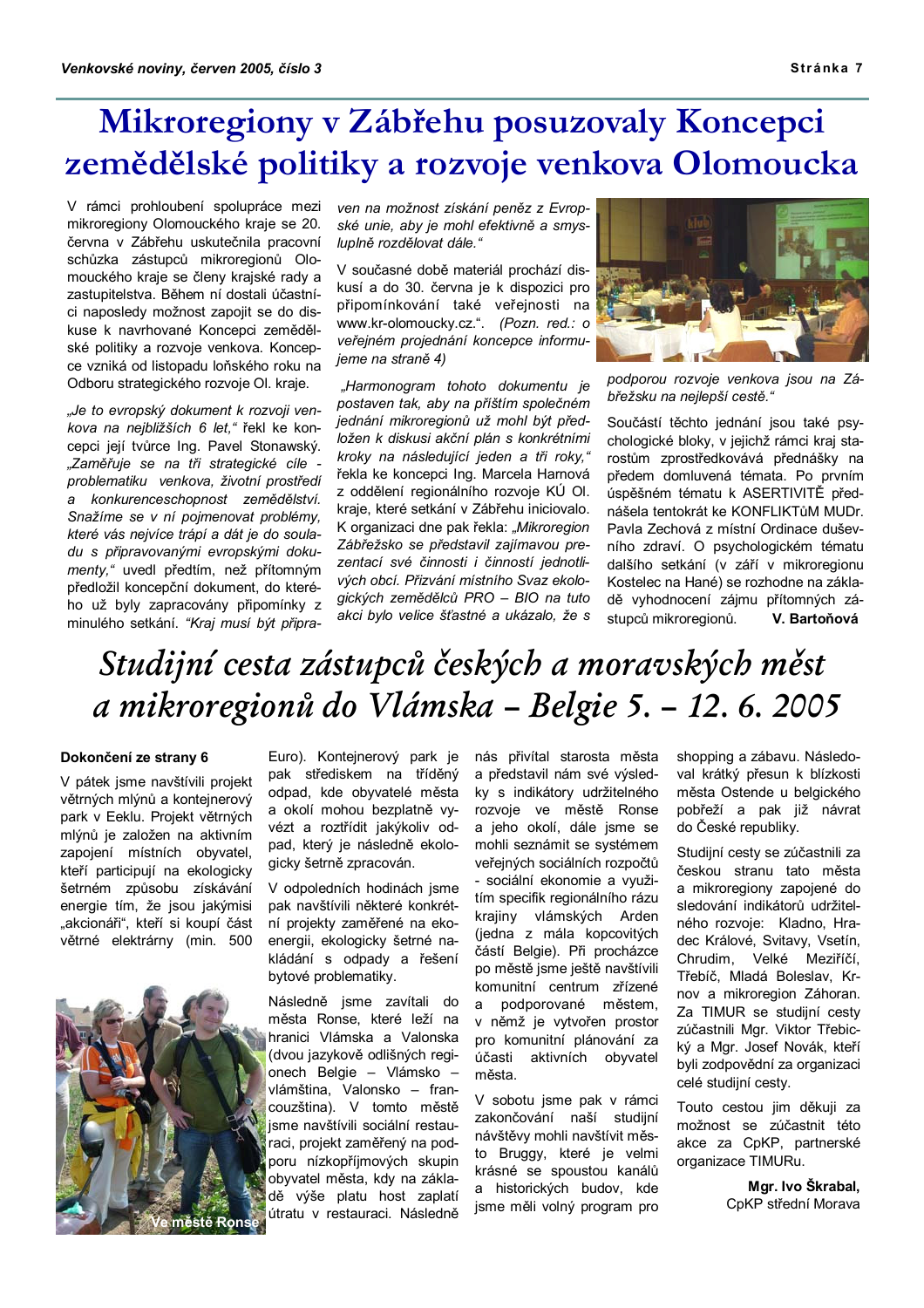

# ZNAČENÍ MÍSTNÍCH VÝROBKŮ v Krkonoších, Beskydech a na Šumavě

Regionální environmentální centrum Česká republika (REC ČR) pracuje na projektu Značení místních výrobků v územích Natura 2000. Tento projekt je financován z grantu Evropské komise a jeho cílem je zviditelnit území chráněná evropskou soustavou Natura 2000 a využít jejich socio-ekonomických výhod.

Projekt má podpořit místní producenty (zemědělce, živnostníky, malé a střední firmy), kteří v těchto přírodně hodnotných, zdravých územích hospodaří šetrně, tradičně a v souladu se zájmy ochrany přírody. Jako pilotní oblasti pro zavedení značení (certifikace) byly vybrány národní parky Krkonoše a Šumava a CHKO Beskydy.

Značka má garantovat především původ výrobku v daném chráněném území, ale také kvalitu, ekologickou šetrnost a vazbu na daný region. Značení bude sloužit k orientaci hlavně turistům a návštěvníkům území. kteří si během pobytu budou moci kupovat výrobky pocházející ze zdejšího zdravého a čistého prostředí, ale také lidem daného regionu, kteří mohou nákupem značených výrobků podpořit "své" místní výrobce.

Místní živnostníci, zemědělci, malé a střední firmy tak prostřednictvím značky získají jednak přímou konkurenční výhodu, jednak také zviditelnění a reklamu pro své produkty, protože certifikované výrobky budou společně propagovány v ces-





tovním ruchu, při místních jarmarcích, trzích i maloobchodním prodeji. Společná značka také posílí sounáležitost místních podnikatelů s regionem a iniciuje nové možnosti vzájemné spolupráce.

Výrobky vhodné pro certifikaci je možné rozdělit do tří skupin: potraviny a zemědělské produkty (mléčné výrobky, maso, pečivo, ovoce, nápoje, med apod.). řemeslné výrobky a umělecká díla (výrobky ze



Setkání s místními výrobci v Beskydech prohĺhájí v prosto-<br>rách Valašského muzea v Rožnově pod Radhoštěm

dřeva, proutí, kůže, keramika, sklo, upomínkové předměty atd.) a přírodní produkty (lesní plody, byliny, čaje, minerální voda apod.). Okruh značených výrobků však bude upraven pro každé území zvlášť na základě regionálních podmínek, tradic a zvyklostí. K tomu jsou stanovována pravidla (kritéria), která jsou jednotlivým územím "šitá na míru". Některá pravidla platí pro výrobce, který žádá o značku pro svůj výrobek (např. musí mít provozovnu v daném území, kvalifikaci pro danou výrobu, nesmí svým provozem poškozovat přírodu). Druhá skupina kritérií se vztahuje samotné výrobky – musí být dostatečně kvalitní, šetrné vůči životnímu prostředí a musí být jedinečné svou vazbou na region (tradice, využití místních surovin, originální ruční práce zdejších řemeslníků, místní motivy nebo výjimečná kvalita reprezentující danou oblast).

Splnění těchto kritérií bude

pracovní setkání s místními výrobci v Krkonoších na Správě KRNAP ve Vrchlabí

posuzovat expertní komise, v níž budou zastoupeni samotní výrobci a dále odborníci z oblasti zemědělství, podnikatelského sektoru, řemesel, ochrany životního prostředí apod., a také zástupci obcí a státní správy. Komise bude ustanovena v každém regionu, který se pro značení rozhodne. Při splnění všech kritérií získá výrobek certifikát a výrobce na něj bude smět umisťovat značku. Certifikát bude platit dva roky s možností dalšího prodloužení.

Veškeré kroky projektu konzultuje REC ČR v regionech přímo s místními výrobci. Nejdále zatím projekt postoupil v Krkonoších, kde již zbývá pouze doladit některé detaily v systému udílení značky a ieho budoucím financování. Známa je také podoba loga. které znázorňuje stylizovaný otisk prstu, doplněný textem "Krkonoše – originální produkt". V Beskydech a na Šumavě zatím probíhají jednání o kritériích pro získání značky.

Po zavedení systému značení v pilotních oblastech bude možné rozšířit certifikaci také do dalších chráněných území v ČR, Evropská komise dokonce uvažuje o rozšíření do dalších zemí Evropské unie.

> Iva Dyková, REC ČR.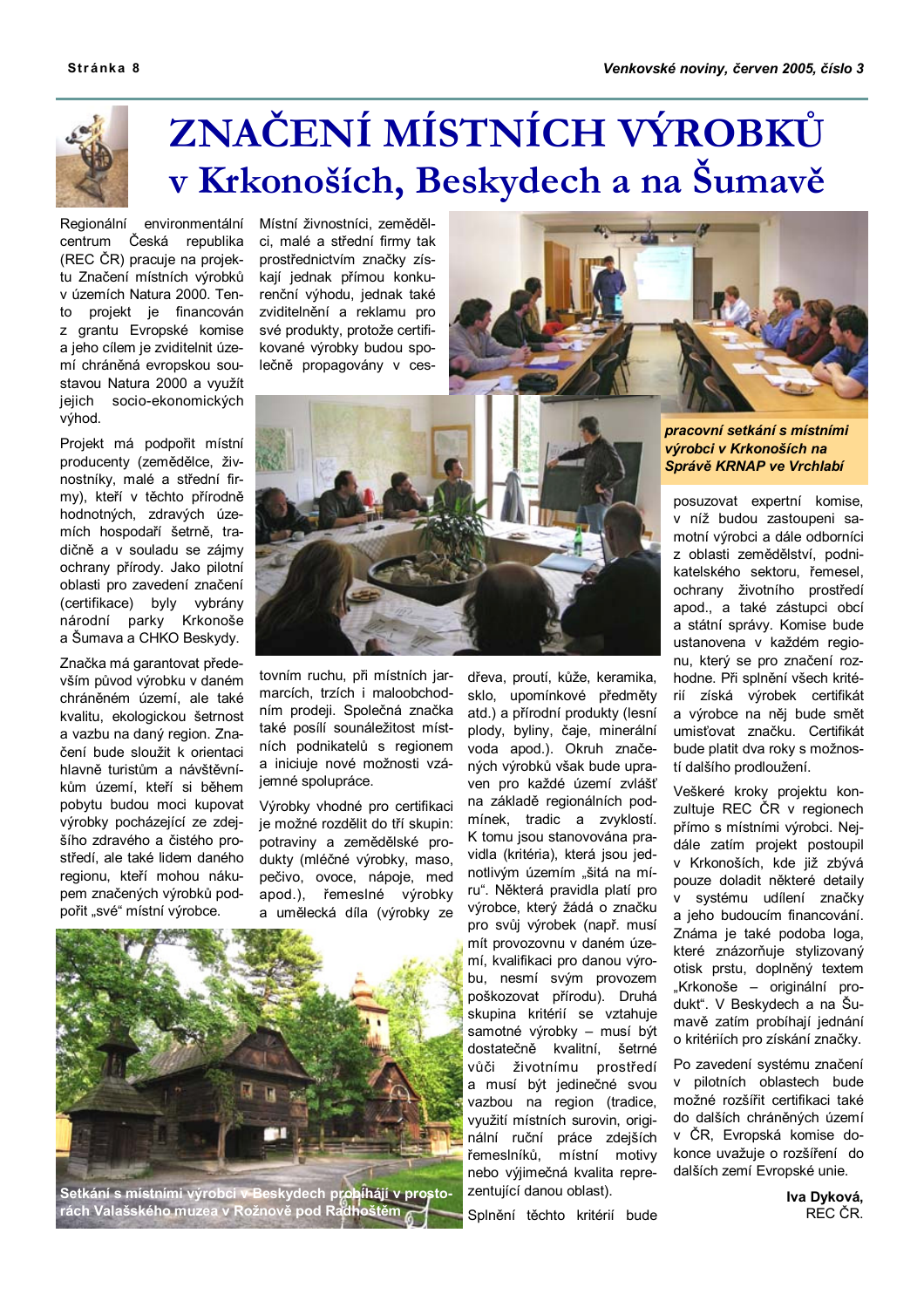# Umožňujete občanům spolurozhodovat?

Pak právě pro Vás organizujeme již čtvrtý ročník celonárodní soutěže "O lidech s lidmi - Cena za podporu místní demokracie 2005"



O lidech s lidmi

Cena za podporu místní demokracie

Soutěž vyhlásili Centrum pro komunitní práci, týdeník Veřejná správa, EastWest Institute Praha a Nadace Partnerství. Sponzorem soutěže je společnost SC&C.

Cílem soutěže je podpořit aktivity věnující se účasti veřejnosti v regionálním rozvoji, ochraně životního prostředí a uplatňování principů Místní agendy 21 a trvale udržitelného rozvoje. Využijte příležitost představit postupy. jimiž jste umožnili veřejnosti podílet se na rozhodování.

Nejlepší projekty budou zveřejněny v časopise Veřejná správa a oceněny na slavnostní konferenci, která se

# VYHRAJTE HLAVNÍ CENU SOUTĚŽE A ZJISTĚTE Co si myslí občané?

## Hlavní cenou je provedení průzkumu veřejného mínění společností SC&C pro Vaši instituci a následné besedy s občany nad výsledky průzkumu

### Pravidla soutěže

- $1.$ Do soutěže se mohou přihlásit obce, města, městské části, mikroregiony, krajské úřady a další instituce státní správy a samosprávy, které zorganizovaly účast občanů v rozvoji obce nebo regionu a přispěli tak ke zvýšení jejich podílu na rozhodování.
- $\mathcal{D}$ Do soutěže se lze přihlásit odesláním vyplněné přihlášky, kterou lze získat na webových adresách http://www.cpkp.cz/ soutez nebo e-mailem na požádání od organizátorů soutěže. Přihlášený subjekt se stává účastníkem soutěže a bez výhrad souhlasí s uvedenými pravidly soutěže.
- 3. Do soutěže může být orgán samosprávy i státní správy přihlášen také nevládní organizací či fyzickou osobou. Případná výhra v soutěži však náleží účastníku soutěže, nikoliv přihlašovateli.
- $\overline{4}$ . Do soutěže mohou být přihlášeny i projekty, které se již jednou soutěže O lidech s lidmi zúčastnily, avšak nebyly oceněny věcnou cenou ani čestným uznáním.
- 5. Přihlásit lze jen ukončený projekt nebo uzavřenou etapu projektu. V soutěži může mít jeden účastník přihlášeno i více projektů.
- 6. Uzávěrka přihlášek je v pondělí 22. srpna 2005, přičemž rozhoduje datum podání zásilky či potvrzení přijetí e-mailu.
- $\overline{7}$ O vítězích soutěže rozhodne odborná porota. Proti rozhodnutí odborné poroty se nelze odvolat. Výhry v soutěži nejsou soudně vymahatelné.

Další informace a přihlášku získáte v týdeníku Veřejná správa a na webových stránkách pořadatelů soutěže http://www.cpkp.cz/soutez. Přihlášku Vám na Vaši žádost zašleme poštou či e-mailem. Kontaktní adresa: CpKP, Horní náměstí 12, 750 02 Přerov; e-mail: cpkp@cpkp.cz, telefon 608 700 130.

Těšíme se na Vaši účast v soutěži

**Roman Haken** výkonný ředitel





Dagmar Ašerová





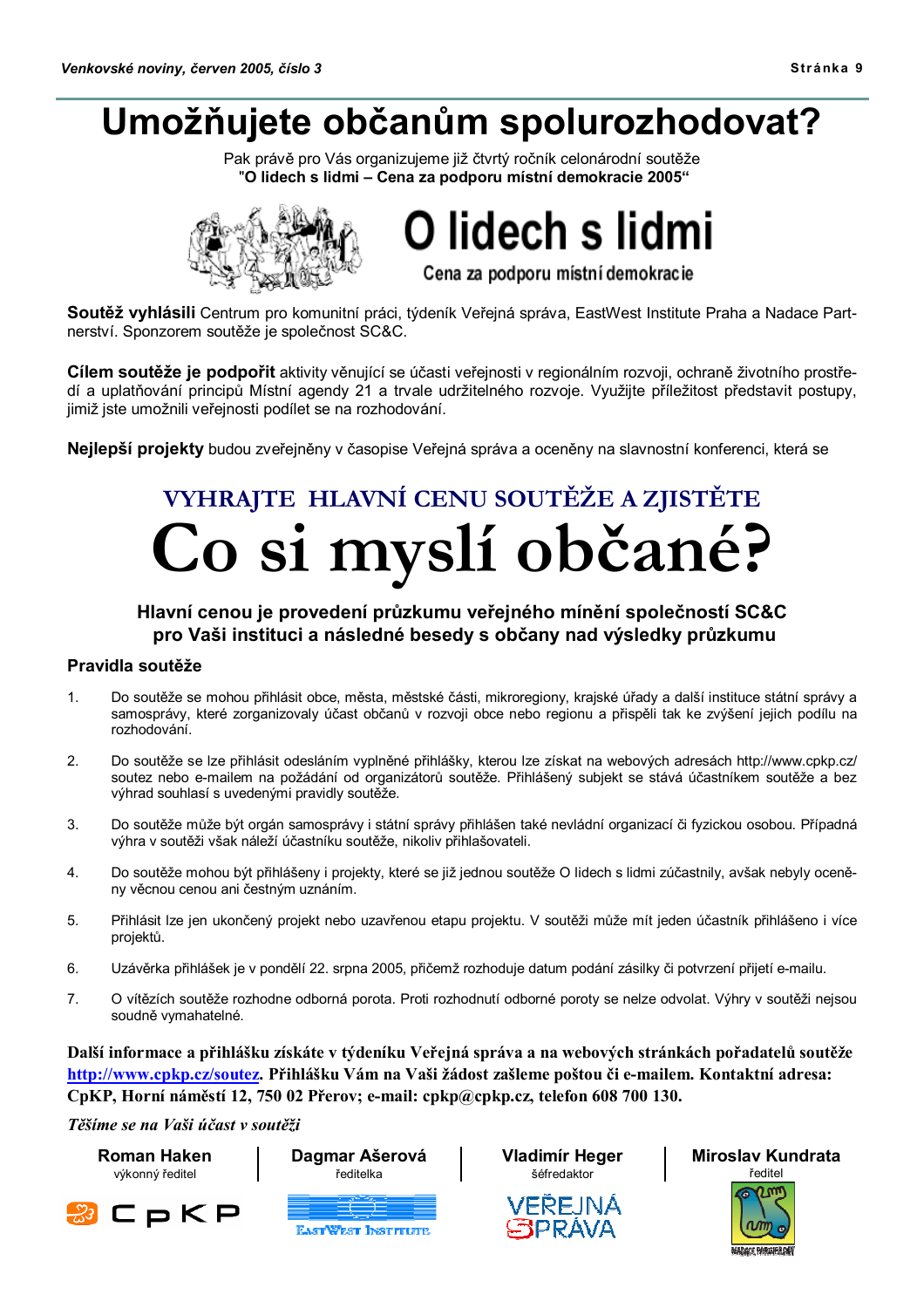## **ZEPTALI JSME SE... Co jsou:** 1 O I Indikátory udržitelného rozvoje a managementu mikroregionů

### **Zkratka TIMUR**

Označuje "Týmovou iniciativu pro místní udržitelný rozvoj", občanské sdružení, jehož posláním je podpora udržitelného rozvoje na místní úrovni. Hlavním cílem sdružení je zahájení a další posilování procesů směřujících k udržitelnému rozvoji měst, obcí a mikroregionů v České republice prostřednictvím zavádění vhodných indikátorů.

### Co isou to indikátory udržitelného rozvoje?

Jde o ukazatele vývoje vybraného jevu získané průběžným sledováním, zaznamenáváním a vyhodnocováním souboru přesně stanovených údajů. Vzhledem k tomu, že je řeč o udržitelném rozvoji, jde o sledování jevů, které s tímto tématem úzce souvisí. Indikátory mohou být jednoduché (s malým počtem vstupních údajů), nebo složitější, které zahrnují větší množství sledovaných vstupních hodnot. Správně zvolený indikátor místního udržitelného rozvoie v sobě odráží. mimo jiné, hlediska sociální spravedlnosti, zájmy místní ekonomiky a ochrany životního prostředí, ale zároveň také například snahu o posílení role místní samosprávy nebo zabezpečování místních potřeb na místní úrovni. Správně volené indikátory umožňují převádět složité

# O program "CO JE DOMA, TO SE POČÍTÁ!", je velký zájem

Výukový program pro žáky a studenty základních a středních škol "Co je doma, to se počítá!", který si za cíl klade zvýšit povědomí o ekologicky šetrných výrobcích, ekoznačce a uvědomělé spotřebě zábavnou formou, se postupně rozšiřuje na základní a střední školy po celé České republice. "Zájem je značný a ohlasy na pomůcky i školení lektorů velmi pozitivní," říká Adéla Princová z Agentury pro ekologické výrobky při CENIA, České informační agentuře životního prostředí.

S pomůckami se mohou učitelé a lektoři středisek ekologické výchovy seznámit v rámci přednášek CENIA, která také zajišťuje distribuci balíčku pomůcek tohoto výukového programu. Získat balíčky, které obsahují metodickou příručku, barevné přílohy ke všem aktivitám a CD-ROM, mohou zástupci ekocenter, škol, DDM a dalších institucí, zaměřujících se na práci s dětmi, kteří se zúčastní jednodenního semináře. "Tam se naučí, jakým způsobem pomůcky používat a dozví se řadu dalších využitelných informací o ekologickém značení," doplňuje Jana Čermáková, vedoucí oddělení EVVO CENIA. Termíny seminářů jsou určovány po dohodě mezi školiteli a zájemci.

Bezplatný seminář je veden formou dvou přednášek a následných diskusí. První část je zaměřena na odbornou stránku problematiky ekoznačení v České republice i ve světě, ve druhé části se zájemci seznámí s pomůckami a naučí se s nimi pracovat. V současné době již bylo vyškoleno více než 100 lektorů a učitelů z ekocenter a základních i středních škol z celé republiky. Další informace: http://www.ekoznacka.cz

## Hlas venkova najdete i na internetu

skutečnosti na ziednodušené a přesto vypovídající údaje.

### Evropské společné indikátory

TIMUR ve spolupráci s CpKP v současné době metodicky podporuje zavádění 4 typů sad indikátorů: Evropské společné indikátory (ECI), které jsou společně sledovány na mezinárodní úrovni a vvcházejí z jednotné mezinárodní metodiky. Specifické indikátory, které vyhodnocují konkrétní specifické podmínky daného města, obce či mikroregionu.

### Programové indikátory

Další skupinou indikátorů isou tzv. programové indikátory, které jsou integrovány do strategických (plánovacích) procesů. V tomto případě slouží indikátory jako kontrolní nástroj pro vyhodnocování účinnosti a úspěšnosti naplánovaných opatření (například v rámci strategických plánů rozvoje města, mikroregionů). Tyto indikátory jsou vypracovávány v průběhu plánovacích procesů.

### Indikátory hodnocení efektivity managementu rozvoie v mikroregionech

Poslední pilotní skupinou indikátorů jsou indikátory hodnocení efektivity managementu rozvoje v mikroregionech. Jedná se o nově vytvářenou a zaváděnou sadu indikátorů, které pomocí přesně stanovených a měřitelných ukazatelů hodnotící úspěšnosti cílů činnosti a aktivit managementu mikroregionů. Navržená sada indikátorů pro hodnocení managementu mikroregionů se dělí do tří podoblastí: Popisné indikátory mikroregionu (P), Přímé vlastní managementové indikátory mikroregionu (M) a Indikátory dopadu managementu mikroregionu (D).

### Co se připravuie...

Úlohou CpKP je především podpora tvorby a zavádění programových indikátorů a indikátorů hodnocení efektivity managementu na mikroregionální úrovni. V současné době je zapojen do sledování indikátorů mikroregion Záhoran a připravuje se zavedení indikátorů hodnocení efektivity managementu mikroregionů do 6 vybramikroregionů ných v Olomouckém a Zlínském kraii.

Více informací naleznete na www.timur.cz a www.cpkp.cz.

> Mar. Ivo Škrabal. C<sub>b</sub>KP střední Morava

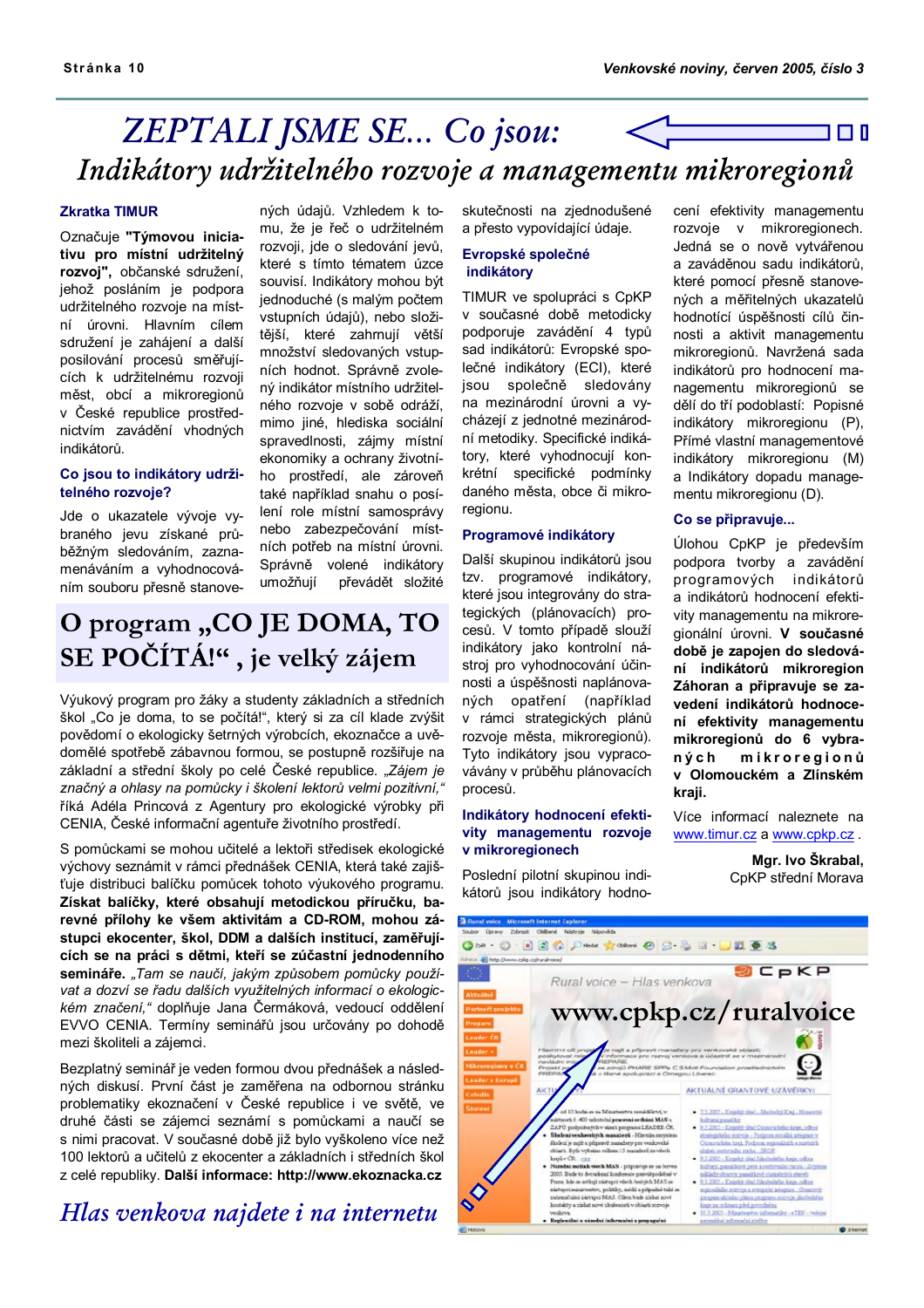# Napsali jste nám... Napsali jste nám... Napsali jste nám...

# Obec Dušejov a dotace z grantových programů kraje Vysočina

V roce 2003 podávala obec Dušejov žádosti na deset grantových programů i přesto, že žádosti jsou složité, obsáhlé, podobné žádostem o evropské strukturální fondy a jejich vypracování vyžaduje mnoho hodin času. Obecní úřad v Dušejově z důvodu úspory finančních prostředků vypracovává tyto žádosti sám i když mnohé obce i organizace si je nechávají zpracovávat u odborných agentur. Z těchto deseti žádostí bylo pět úspěšných.

První ze získaných grantů ve výši 10 150,-- Kč na akce Dušejovského kulturního léta byl uskutečněn v období květen až září 2003. V rámci něho se konalo 6 významných kulturních akcí o celkových nákladech 69 tis.Kč.

V současné době se již dokončen druhý z grantů : "Stanoviště cyklotrasy v Dušejově", kterým došlo ke značnému zlepšení prostor v dolní části obce směrem k Čeřínku a jeho celkové náklady jsou přes120 tis. Kč.

Na vydání "Brožury s mapou" pro Mikroregion Dušejovsko získala obec dotaci ve výši 50 tis. Kč a je třetím získaným grantem. Brožura je v současné době v tisku a budou v ní mimo Dušejova prezentovány i obce Boršov, Hubenov, Hojkov, Ježená, a Mirošov, které jsou součástí dušejovského mikroregionu.

Protože Dušejov potřebuje řešit na víceúčelové budově nevyhovující rovnou střechu a má i mnoho nevyužitých prostor ve zdravotnickém středisku, požádal o dotaci na vypracování projektů na byty v rámci grantu "Bydlete na venkově". Tento čtvrtý grant z minulého roku je ve výši 70 310,-- Kč.

Posledním získaným krajským grantem roku 2003 vyhlášeným za účelem dalšího rozvoje mikroregionů je "Úprava prostor za školou v Dušejově".Ke 100 tisícové dotaci bude přidán stejný podíl obce Dušejov. Školu navštěvují žáci z devíti okolních obcí, kteří budou za více jak 200 tis. Kč. upravenou školní zahradu od září 2004 využívat.

Společně s vlastním podílem Obce Dušejov k uvedeným grantům vzniknou v Dušejově hodnoty za více jak půl milionu korun.

Obec Dušejov využila možnosti požádat kraj Vysočina o dotaci na vybudování Metropolitních síti pro internet.

I tuto dotaci ve výši 126 tis. Kč se podařilo obci získat a tak od začátku srpna 2004 využívají obce Dušejov i Boršov, jejich zařízení, organizace, škola, podnikatelé i fyzické osoby rychlejší a i levnější internetové a emailové připojení, neboť tímto došlo k vybudování moderní a rychlé širokopásmové sítě.

V dubnu pak požádala obec o grant na modernizaci obecního fotbalového hřiště a zásluhou toho zhodnotila toto sportoviště částkou 130 tis.Kč.Především zde upravila a zmodernizovala prostor před šatnami, přístupové a přilehlé prostory u hřiště, zlepšila podmínky pro návštěvníky zabudováním lavic apod.

Další krajskou dotací byl finanční příspěvek na ochranu obecního majetku. Bylo instalováno zabezpečovací zařízení v celé budově obecního úřadu a i v základní a mateřské škole v Dušejově o celkových nákladech 117 tis.Kč.

Protože bylo dosud v Dušejově pouze jedno vyhrazené místo na tříděný odpad získala obec z krajského grantu 60 tis.Kč na nákup sběrných nádob na zřízení dalších třech míst. čímž bude rovnoměrně pokryta celá obec. V rámci výchovného programu bylo zřízeno jedno z míst i u základní školy a i přímo ve škole budou nádoby na tříděný odpad, aby i žáci školy byli vedení ke třídění odpadu. Celý záměr bude zrealizován ještě letos.

> Zdenka Dubová starostka obce Dušejov

## podnět k diskusi \* podnět k diskusi \* podnět k diskusi \* podnět k diskusi CERTIFIKACE ODBORNÍKŮ NA UDRŽITELNÝ ROZVOJ

### Vážené kolegyně, vážení kolegové,

návrh zákona o územním plánování a stavebním řádu, který byl schválen Vládou ČR, navrhuie ukládat krajům a obcím povinnost posoudit územní plány z hlediska udržitelného rozvoje (nebo-li posouzení jsou-li územní plány v souladu s principy udržitelného rozvoje). Tato právní úprava vede k návrhu vytvořit seznam certifikovaných odborníků na udržitelný rozvoj. Ústav pro ekopolitiku, ale možná i další organizace či jednotlivci, s tímto návrhem nesouhlasí. Proto bychom rádi touto cestou iniciovali k problému širší diskusi.

### Naše argumenty proti certifikaci odborníků isou:

· udržitelný rozvoj představuje velmi širokou oblast společenského života, která by neměla být posuzována jednotlivcem. ale týmem odborníků

· nejsou známa kritéria, podle kterých se má udržitelnost posuzovat

· není jasné, jaké zkoušky by měl uchazeč na post odborníka na udržitelný rozvoj podstoupit

· kdo by měl uchazeč zkoušet (jak veľká komise? složená z kolika odborníku? jaké požadavky by měl splňovat člen takové komise?)

Navrhujeme například ke zvážení a další diskusi, zda by udržitelnost neměl posuzovat tým odborníků vybraný ve veřejné soutěži. Rády bychom se seznámili i s Vašimi názory na certifikaci odborníků - s Vašimi názory pro i proti. S pozdravem a přáním pěkného dne

#### Leona Kupčíková Ústav pro ekopolitiku

leona.kupcikova@ecn.cz Tel.: 224 828 553 http://ekopolitika.cz/usv.php

## Pozvánka na turistický pochod Teplá -**Bezdružice**

### KDY: Neděle 10 7 2005

Jedná se turistický pochod na podporu myšlenky železničního propojení Bezdružic a Teplé. Start je z vlakového nádraží v Teplé v 10.00 hodin. Z Bezdružic odveze účastníky autobus s odjezdem v 9.10 hodin z náměstí Kryštofa Haranta. Příjezd do Teplé vlakem od Mariánských Lázní v 9.55 hodin. Příjezd do Teplé vlakem od Karlových Varů v 9.32 hodin. Po příchodu do Bezdružic (cca kolem 13.30 hodin) možno navštívit nově otevřený zámek. Z Bezdružic možnost odjezdu vlakem v 13.39 hodin nebo v 16.35 hodin směr Pňovany a dále se spojením v e směru Plzeň a Cheb.